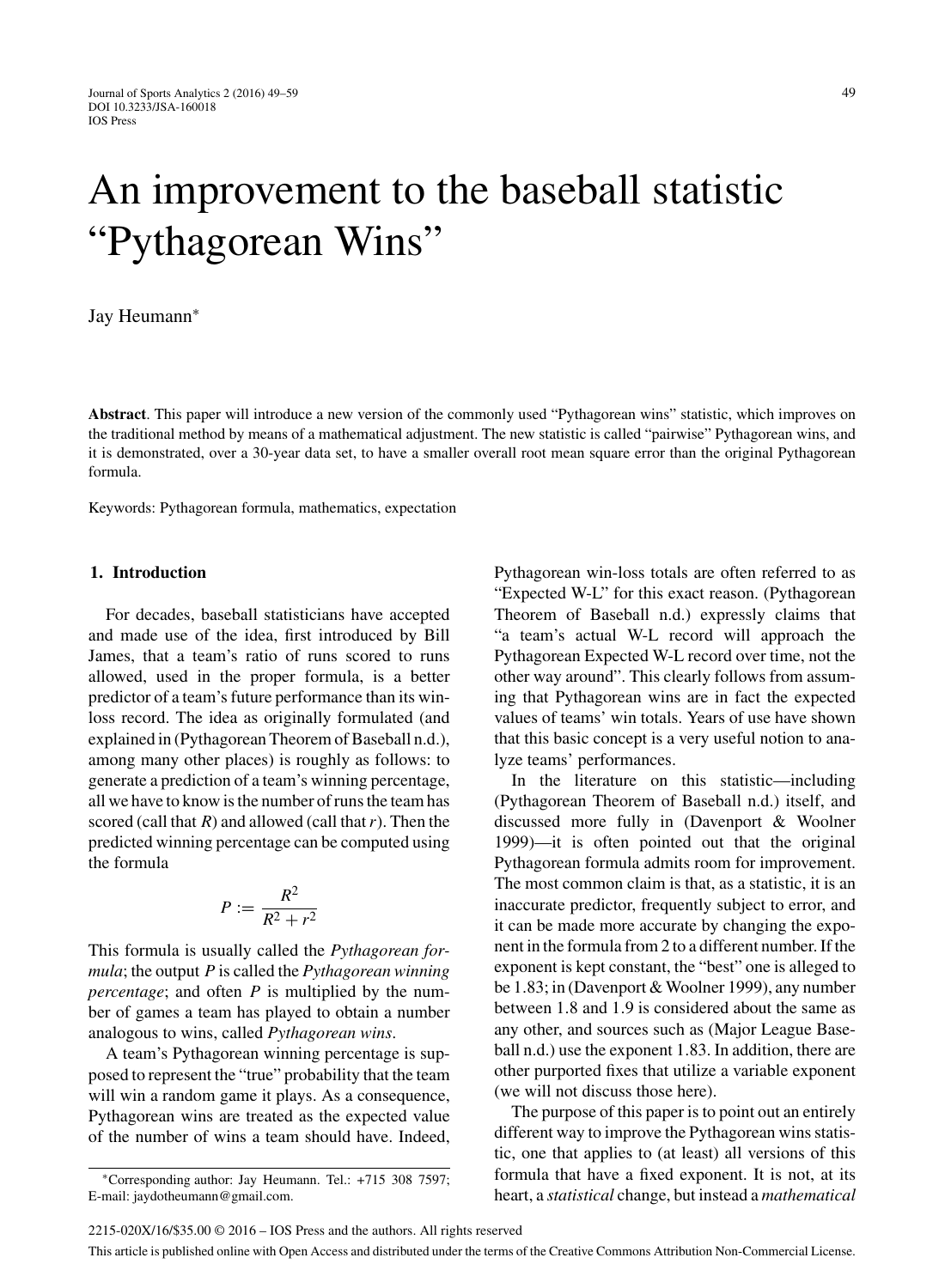change. As it is usually computed, it is mathematically impossible for the Pythagorean wins statistic to represent what it claims to represent: namely, the expected value of teams' win-loss records. It is quite simple to show the mathematics behind this assertion; however, it would appear from the current state of the literature that this has never been remarked upon.

It is generally well-known among sports statisticians that the Pythagorean formula is not meant to be an exact expectation, but instead an approximation of an expectation, and one might think, in light of the fact that this is already known, that the above observation is redundant. However, the "correctness" of the Pythagorean formula does at times seem to be entrenched in the literature in a way that seems bizarre for a formula known not to be entirely correct. There have been efforts to expand the formula to sports other than baseball—for only a few examples, see (Cochran & Blackstock 2009) and (Hamilton 2011). Another effort to enshrine the formula in the literature can be found in (Miller 2007), where the author attempts to mathematically prove the correctness of the Pythagorean formula given certain assumptions. (This paper does not attempt to contradict Miller's theorem; in fact, the ideas in that paper are easily reconcilable with the ideas in this one.)

Using a revised formula that is more in line with the mathematical notion of an expectation should have less overall error than the original Pythagorean formula. This paper offers such a formula, called the pairwise Pythagorean formula for reasons that will be made clear below. It is extremely similar to the traditional Pythagorean formula but does not fail the basic expectation property that the traditional formula does. This fact alone does not guarantee greater overall accuracy than the original—that claim can only be evaluated using data. We will do exactly this below; over a sample of 60 seasons, switching to a pairwise method does in fact show less error (measured by root mean square) than the original formula.

The organization of this paper is as follows. In Section 2, we discuss the mathematics behind the change in the formula. In Section 3, we introduce the pairwise Pythagorean formula. In Section 4, we use the new formula, with two different fixed exponents, to generate new "expected" win totals for a sample of teams throughout history (grouped by league and season)—first with one specific case to demonstrate the formula's use, then summary results from all 60 seasons in the data set. In Section 5, we conclude by briefly discussing a possible future synthesis of the

pairwise method introduced here with other previous attempts to improve the Pythagorean formula; the two are not mutually exclusive! Finally, the Appendix contains team-by-team data for five specific seasons within the total data set, including comparisons with the traditional Pythagorean formulae.

Before continuing, let us fix some notation. The variable R will always represent runs scored; the variable  $r$  will represent runs allowed. The variable  $P$ will represent the percentage that is the output of a traditional Pythagorean formula. Variables  $i$ ,  $j$ , and  $k$  will always be indices—for example,  $R_i$  will mean the total runs scored by team  $i$ . The variable  $a$  will always refer to the exponent used in the Pythagorean formula; in this paper, we will only consider versions of the formula where all percentages are computed using the same exponent. We will define more notation below as needed, but all of the above are used frequently throughout, and always in the same way. Finally, throughout this paper, all random variables are discrete.

#### **2. Basic properties of expectations**

Before going into the specifics of the Pythagorean wins statistic, we first present some of the basic properties of an *expectation*. We will then see below that the Pythagorean formula does not adhere to these properties.

The definition of an expectation for a (discrete) random variable X is

$$
E(X) := \sum_{y} y Pr(X = y)
$$

where the sum is over all values  $y$  that  $X$  may take. One of the properties that follows from this definition if that if  $X$  and  $Y$  are any two random variables, then

$$
E(X+Y) = E(X) + E(Y)
$$

and it also follows immediately from this that the expectation of any finite sum of random variables must necessarily be the sum of their expectations.

The Pythagorean wins statistic is assumed to be an expectation by the very nature of the formula. It makes the assumption that the percentage produced by the formula is the probability that a team will win any one game it plays. (This is obviously just a simplification for estimation purposes.) Once we assume this, the next step is treating each game as a random variable. Then, by the above property, the expectation of total wins over an entire season is the sum of the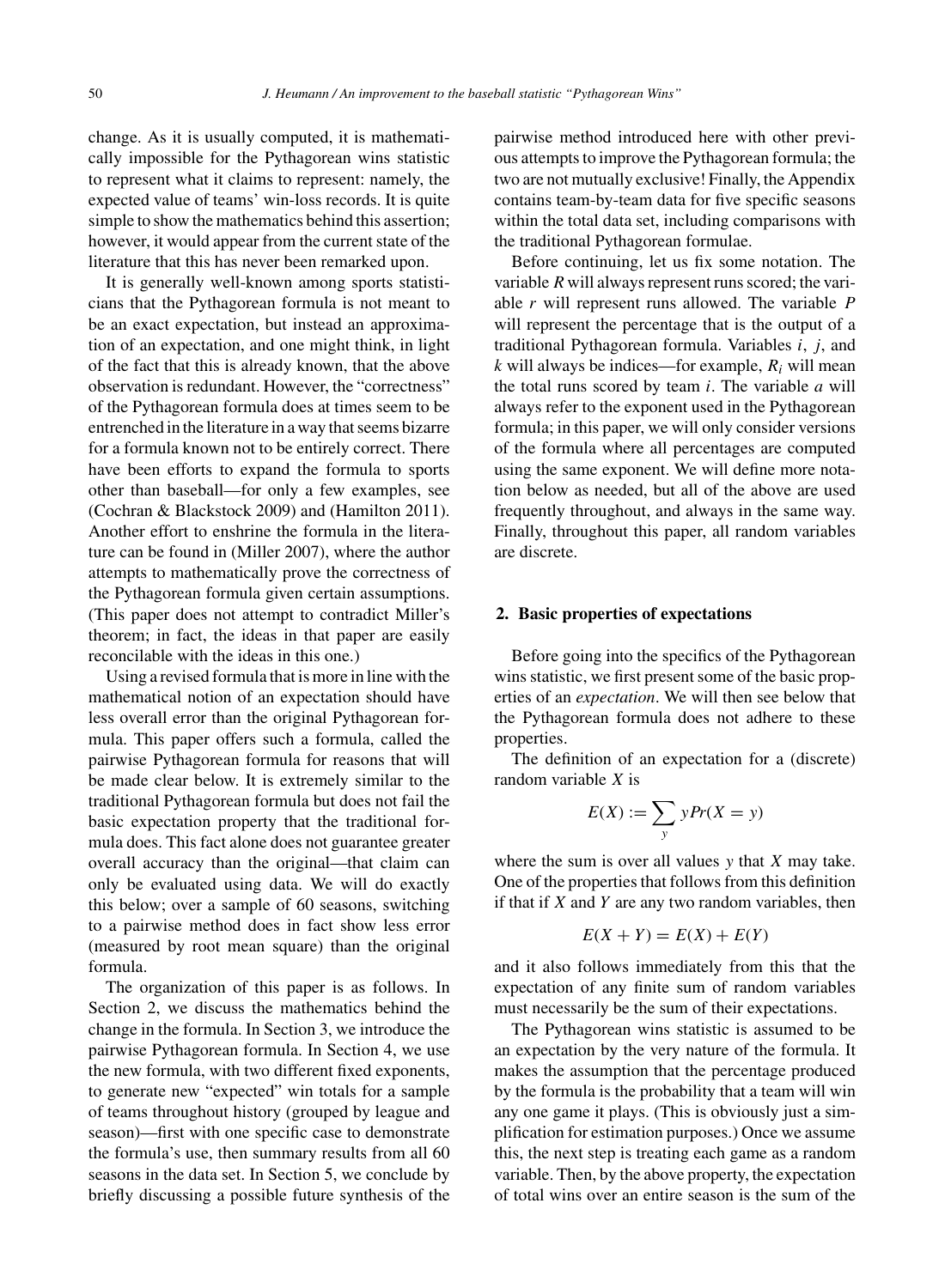expectations of each game—which, since each game can only end in a win (1) or loss (0), are all equal to the constant percentage produced by the formula. This is why we multiply the percentage by the total number of games to produce the number of Pythagorean wins.

One key observation, and one very relevant to the discussion of the Pythagorean formula, is that the random variables being summed need not be independent for the above property to hold. For example, if we have three random variables  $X, Y, Z$  whose sum is a fixed constant  $C$ , then we must have

$$
E(X) + E(Y) + E(Z)
$$

$$
= E(X + Y + Z) = E(C) = C
$$

where obviously the last equality holds because every constant is equal to its own expectation.

The Pythagorean formula fails to adhere to this property. In particular, it fails when we consider the Pythagorean win totals of *all* teams in a given league. The expectation of the sum of their win totals must be a constant (the number of total games played in the entire league); but the sum of the Pythagorean win totals need not be equal to that same constant. A "toy" example is shown below.

#### *2.1. An example using pythagorean wins*

Suppose we have three teams, which for simplicity we will just call 1, 2, and 3. They play a round-robin of one game apiece against each other team, so each team plays 2 games total. Suppose that the results are as follows: Team 1 beats Team 2 by a score of 1-0; Team 1 beats Team 3 by a score of 2-1; and Team 3 beats Team 2 by a score of 3-1. That means we have:

$$
R_1 = 3, r_1 = 1
$$
  

$$
R_2 = 1, r_2 = 4
$$
  

$$
R_3 = 4, r_3 = 3
$$

We can use these numbers to compute the Pythagorean winning percentage of each team:

$$
P_1 = \frac{3^2}{3^2 + 1^2} = \frac{9}{10}
$$

$$
P_2 = \frac{1^2}{1^2 + 4^2} = \frac{1}{17}
$$

$$
P_3 = \frac{4^2}{4^2 + 3^2} = \frac{16}{25}
$$

Since each game results in one win and one loss for each team playing, the average winning percentage is supposed to be one-half, or .500. That means that we should expect the three fractions above to add up to  $3/2$ . However, the actual sum is  $\frac{1359}{850}$ .

If we want to consider Pythagorean wins instead of percentages, all we would do is multiply each of those fractions by 2 before adding them. Since we are multiplying by the same constant, this is the same as if we multiplied the final answer by 2, which clearly shows that the total number of Pythagorean wins for the three teams is equal to  $\frac{1359}{425}$ . Since this fraction is greater than 3, the Pythagorean wins statistic has claimed that the three teams "should have won" more games than were actually played between all of them.

**Remark 1.** This was a simplified example to illustrate the math, but does it carry over into real-life computations for large samples? The data in the Appendix confirm very clearly that it does. In three out of five cases, the Pythagorean formula claims that the teams "should have won" more games than were played, and in the other two, it claims that they "should have won" fewer. It never actually recovers the exact total number of games played.

## *2.2. The mathematics behind the example*

The example illustrates the following mathematical dilemma: suppose we are given any amount of ordered pairs

$$
(R_1, r_1), (R_2, r_2), \ldots (R_N, r_N)
$$

and we are told that they are related in the following way:

$$
R_1 + R_2 + \ldots + R_N = r_1 + r_2 + \ldots + r_N
$$

This is clearly the case if these ordered pairs represent the runs scored and runs allowed totals of baseball teams playing in the same league, because whenever one team scores a run it must be allowed by someone else, though it may be uncertain which other team allowed the run.

The problem, clearly shown in the example, is that when we fix an exponent  $a \neq 0$  and take a sum of the form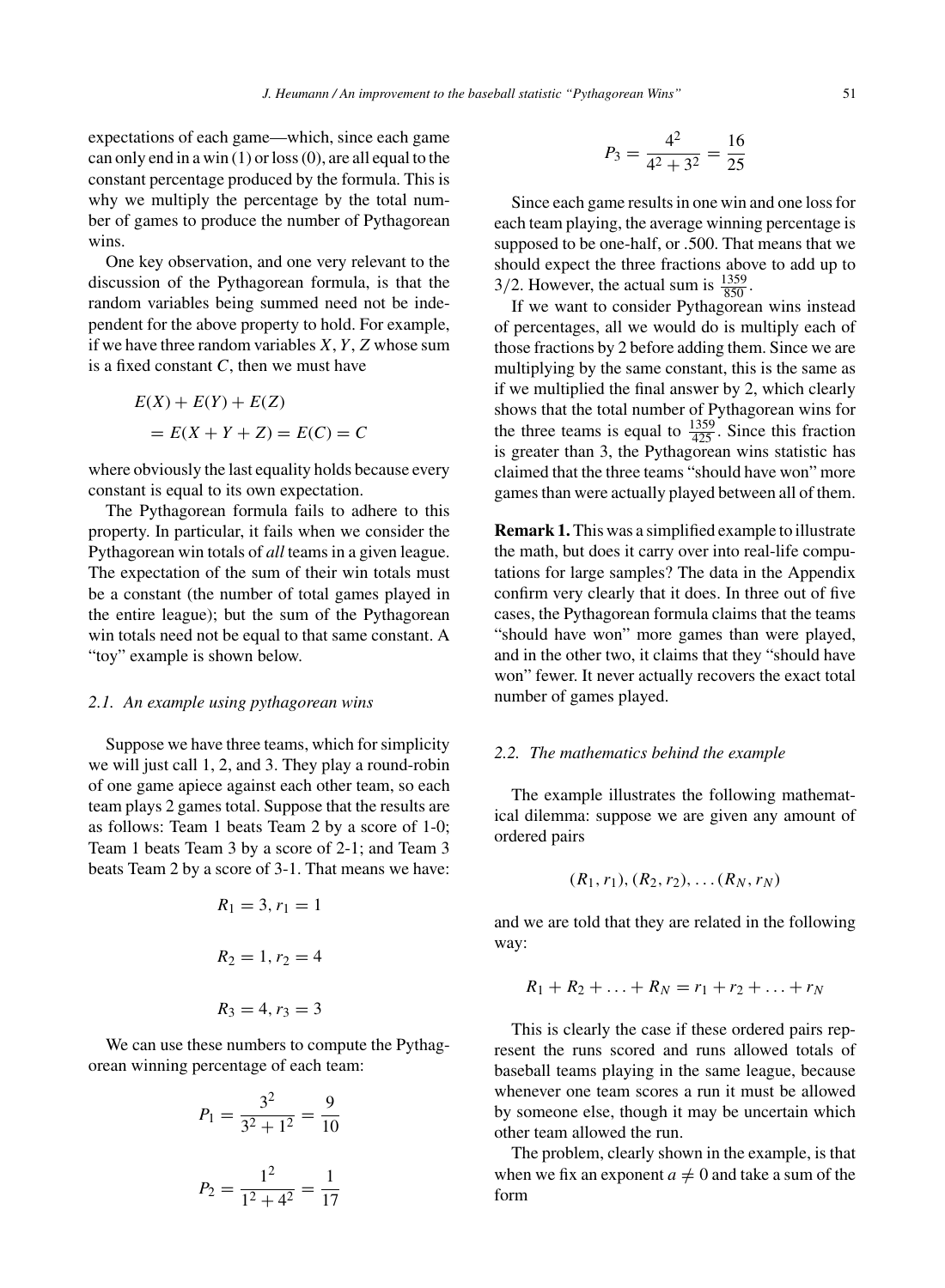$$
\sum_{j=1}^{N} \frac{R_j^a}{R_j^a + r_j^a}
$$

we have no idea, *a priori*, what that sum will be—but for the Pythagorean wins statistic to make sense, it *should* be N/2.

We of course have no assurance that this will ever be the case, and this is why the Pythagorean wins statistic runs afoul of the basic expectation property. The equal relationship between total runs scored and total runs allowed cannot be used to prove anything about what the sum must be equal to, because the individual denominators can vary so much.

#### **3. The improvement**

#### *3.1. A special case*

There is one time, however, when there is no problem at all, and we actually can prove that the sum equals  $N/2$ , as we hope it does. That is when there are exactly two teams, that only play each other, and four pieces of data:  $R_1$ ,  $r_1$ ,  $R_2$ , and  $r_2$ . In this case, it is obviously true that  $R_1 + R_2 = r_1 + r_2$ , and the reason it is so obvious is because in this case, we can say something even stronger: namely, that  $R_1 = r_2$ and  $R_2 = r_1$ . This is clear because when there are only two teams, one team must allow all the runs that the other team has scored, and vice versa.

With this stronger assumption, we can now show that for any exponent  $a$ ,

$$
\frac{R_1^a}{R_1^a + r_1^a} + \frac{R_2^a}{R_2^a + r_2^a}
$$

$$
= \frac{R_1^a}{R_1^a + r_1^a} + \frac{r_1^a}{r_1^a + r_1^a}
$$

$$
= 1 (= 2/2)
$$

Since the sum is 1, this clearly implies that in this exceptional case, the sum of the two teams' Pythagorean win totals will equal the number of games played between the two teams.

## *3.2. The pairwise formula*

The special case above suggests a simple improvement to the formula: all we have to do is split our runs-scored data so that we are considering Pythagorean wins on a team-by-team basis, and not a cumulative basis over all teams. To be more specific: instead of using a list of ordered pairs of the form  $(R<sub>i</sub>, r<sub>i</sub>)$ , where  $R<sub>i</sub>$  is the total runs scored by team j and  $r_i$  is the total runs allowed, we would instead use an entire matrix

$$
R = \begin{pmatrix} 0 & R_{12} & R_{13} & \cdots & R_{1N} \\ R_{21} & 0 & R_{23} & \cdots & R_{2N} \\ R_{31} & R_{32} & 0 & \cdots & R_{3N} \\ \vdots & \vdots & \vdots & \ddots & \vdots \\ R_{N1} & R_{N2} & R_{N3} & \cdots & 0 \end{pmatrix}
$$

where each entry  $R_{ij}$  is the number of runs scored by team  $i$  against team  $j$ . This matrix includes the cumulative data: for any team  $k$ ,

$$
R_k = \sum_{j=0}^{N} R_{kj}
$$

$$
r_k = \sum_{i=0}^{N} R_{ik}
$$

In other words, the sum of any row is the total number of runs scored by a team, and the sum of any column is the total number of runs allowed by a team. (This is not an original idea; matrices of this form have already been computed for most, if not all, baseball seasons in history. For example, the seasons in (Major League Baseball n.d.) contain such matrices, which is how the data in Section 4 and the Appendix were computed.)

The traditional Pythagorean wins formula is, for any team  $k$ , to take the percentage



and multiply that by the total number of games played against all teams. Presenting the formula in this way shows that this formula features taking sums first, then raising those sums to a power.

The proposed improvement would do essentially the opposite: for each team  $k$ , it would take each percentage

$$
p_{kj} := \frac{R_{kj}^2}{R_{kj}^2 + R_{jk}^2},
$$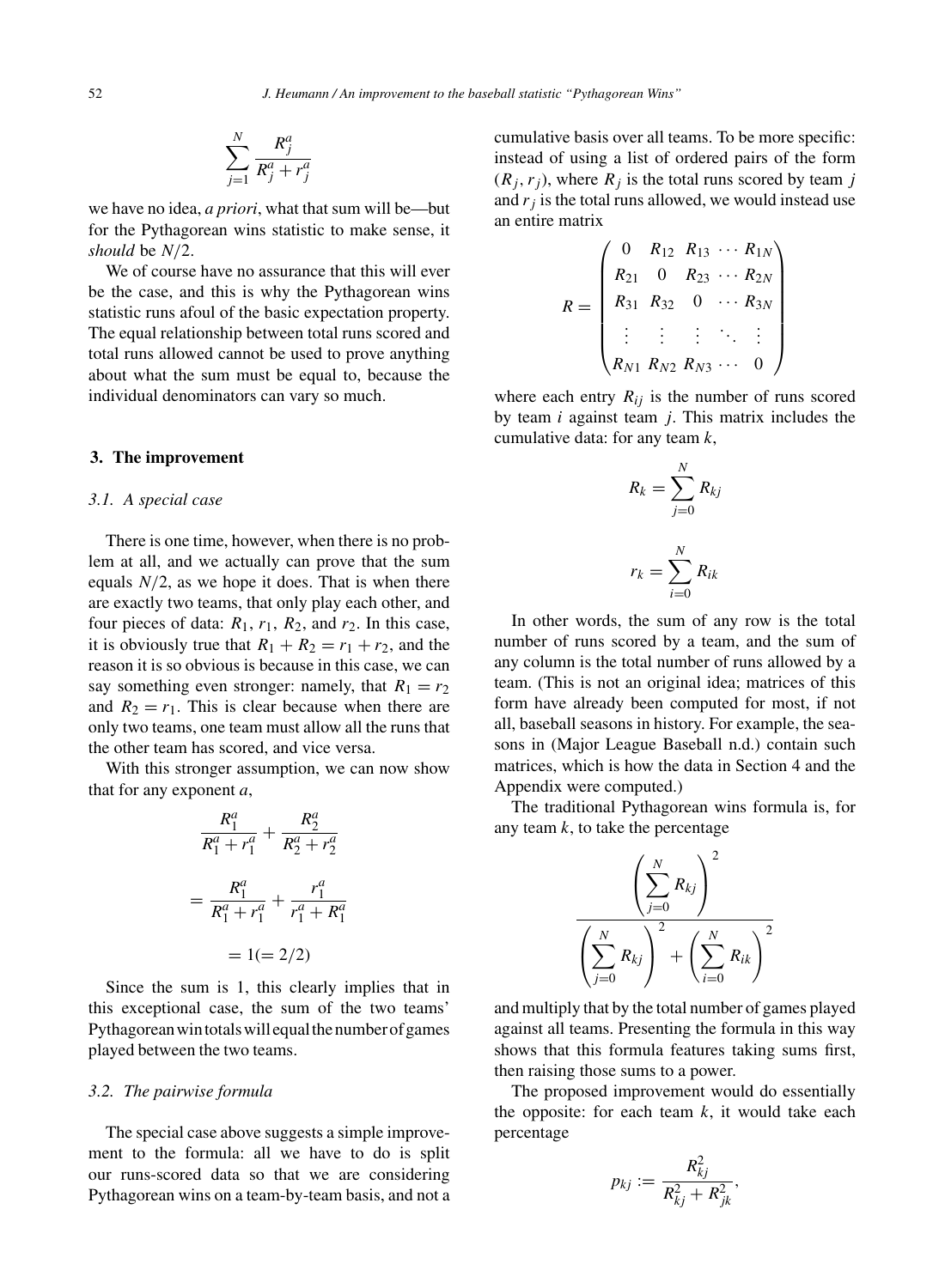multiply that by the number of games team  $k$  played against team j, and *then* add up all those numbers for all other teams  $i$  to get the projected win total for team k. As a formula, if we set  $G_{ki}$  to be the number of games team k played against team j, the *pairwise Pythagorean projection* of team k's win total is

$$
w_k := \sum_{\substack{j=0\\j\neq k}}^N p_{kj} G_{kj}
$$

In other words, instead of the sum over all teams being done first, this method takes individual teams' Pythagorean win totals against other individual teams, and does the sum over all teams last. That explains the "pairwise" part of the name of the formula.

As shown earlier, since  $R_{jk}$  is exactly the number of runs allowed by team  $k$  against team  $j$ , and since  $G_{ki} = G_{ik}$ , it is necessarily the case that two teams' pairwise Pythagorean win projections against each other will add up to the total number of games played between the two teams:

$$
p_{jk}G_{jk} + p_{kj}G_{kj} = G_{kj}(p_{jk} + p_{kj})
$$

$$
= G_{kj} \cdot 1 = G_{kj}
$$

It then follows that the total number of pairwise Pythagorean wins for all teams will sum to the total number of games played between all teams. This is the property that the original formula was lacking.

**Remark 2.** As pointed out earlier, a key property of an expectation is that the sum of individual components is supposed to equal the total expectation. Earlier we showed that the Pythagorean formula fails this criterion for entire leagues as a whole when broken up by team; but this section implies that it also fails the same criterion for individual teams when broken up by opponent. (For examples, see every computation in the Appendix.) Viewed in this light, the pairwise formula simply replaces the "total" with the sums of the individual components.

**Remark 3.** We have just proved the fact that the sum of all teams' pairwise Pythagorean win totals in a single league must equal the total number of games played. This is equivalent to stating that if we look at the differences between pairwise Pythagorean wins and actual wins over all teams in a league, those differences must sum to 0. The examples in the Appendix show the sums of differences for five leagues. When we showed earlier that the traditional Pythagorean formula does not necessarily keep the

sum of Pythagorean wins equal to the total number of games played, we were also showing—as is confirmed in the Appendix—that the sum of differences is not necessarily 0, while here we have shown that it is for the pairwise method.

#### **4. The pairwise formula in action**

#### *4.1. Pairwise computation: An example*

Before delving into the entire data set, it may be illuminating to look at an example of the pairwise computations compared to the traditional formula in a specific case. In this section we will consider one specific team from the Appendix: the 1978 California Angels.

The Angels' real record was 87-75. A look at the Appendix shows that the traditional formula with exponent 2 projected them to win approximately 84 games, meaning they finished about 3 games above their projection. When this happens, it implies the  $a = 2$  formula will automatically be more accurate than the traditional  $a = 1.83$  formula in this case (proving this assertion is a calculus exercise that we will omit), so for this example we will only examine the pairwise formula with  $a = 2$ . Another look at the Appendix shows that this formula projected the Angels to win approximately 85.4 games, a higher total than the traditional formula and, because the Angels outperformed both projections, a more accurate prediction. But why exactly is the pairwise formula more accurate for this team?

The answer can be found in the following breakdown of the Angels' row and column of the 1978 AL run matrix (which can be found in (Major League Baseball n.d.)). For each opponent, the table shows their actual win-loss record, runs scored and runs allowed, their Pythagorean winning percentage (to

| Opponent   | W-L     | R   | r   | P      | $\boldsymbol{w}$ |
|------------|---------|-----|-----|--------|------------------|
| BAL        | $6 - 4$ | 33  | 33  | 0.5    | 5                |
| <b>BOS</b> | $2 - 9$ | 35  | 59  | 0.2603 | 2.8634           |
| <b>CLE</b> | $6 - 4$ | 48  | 32  | 0.6923 | 6.9231           |
| DET        | $4 - 7$ | 32  | 51  | 0.2825 | 3.1073           |
| MIL.       | $5 - 5$ | 45  | 43  | 0.5227 | 5.2272           |
| <b>NYY</b> | $5 - 5$ | 39  | 42  | 0.4630 | 4.6301           |
| <b>TOR</b> | $7 - 3$ | 42  | 35  | 0.5902 | 5.9016           |
| <b>CHW</b> | $8 - 7$ | 75  | 85  | 0.4377 | 6.5661           |
| <b>KCR</b> | $9-6$   | 70  | 61  | 0.5684 | 8.5257           |
| <b>MIN</b> | $12-3$  | 72  | 51  | 0.6659 | 9.9884           |
| <b>OAK</b> | $9-6$   | 57  | 31  | 0.7717 | 11.5760          |
| <b>SEA</b> | $9-6$   | 81  | 59  | 0.6534 | 9.8003           |
| <b>TEX</b> | $5-10$  | 62  | 84  | 0.3527 | 5.2899           |
| Total      | 87-75   | 691 | 666 |        |                  |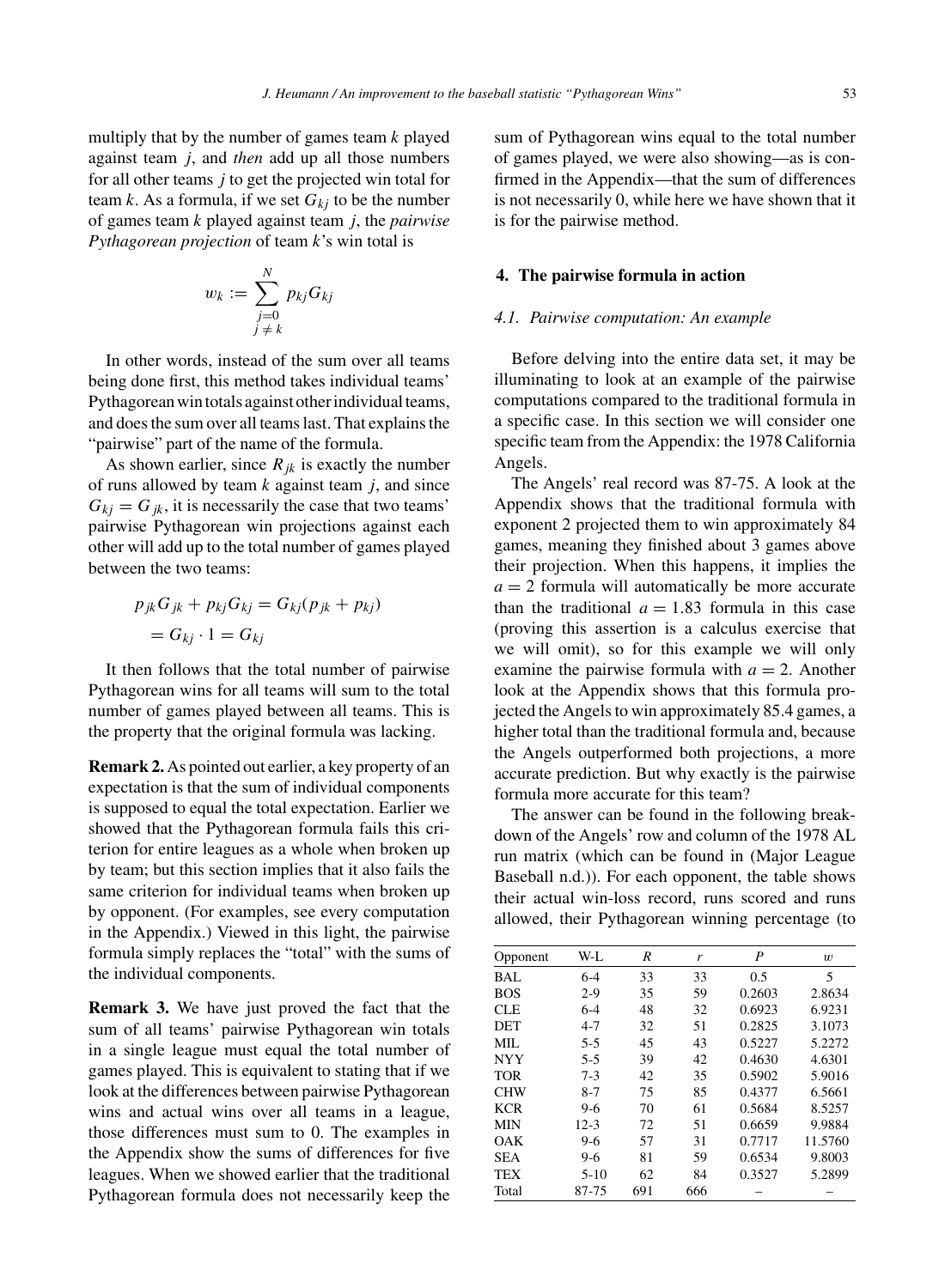4 decimal places), and their Pythagorean win total (to 4 decimal places), all against that opponent.

The last two entries are left out because computing using the total run data and adding up the pairwise win totals are not equal (so we do not choose only one of them to fill the table in). Of interest to us in this case is why the pairwise projection is more accurate, and to help see this, let us focus on two particular lines of the table: the Chicago White Sox and the Oakland Athletics.

The Angels played 15 games each against both of these teams—30 games total. We can see from the table that the Angels finished 17-13 combined against these two teams. It is also easy to read off from the table that the Angels projected to win (approximately) 6.5661 games against the White Sox and 11.5760 games against the A's, for a pairwise total of 18.1421 pairwise Pythagorean wins. This suggests that against these two teams only, the Angels were 1.1421 games below their projection.

What happens when, instead of projecting and then adding first, we combine run totals first? The Angels scored a total of  $75 + 57 = 132$  runs against these two teams, and allowed  $85 + 31 = 116$ . Therefore they would be projected to win

$$
30 \cdot \frac{132^2}{132^2 + 116^2} = 16.9275
$$

games against these two teams.

Although it appears the traditional Pythagorean formula is far more accurate, this is a red herring. (Remember, overall, the pairwise formula is going to be more accurate over all teams. This is why it is a red herring.) The important fact is that the traditional formula projects the Angels to be more than a game below where the pairwise formula projects them. Why is this?

The reason can be explained as follows: *the Angels showed more dominance in games that were lowerscoring*. Against the A's, their ratio of runs scored to runs allowed is very high—almost 2. Against the White Sox, that ratio is slightly less than 1. However, the number of runs scored *overall* is different. In the 15 games in which the Angels were *not* as dominant—against the White Sox—160 total runs were scored. But against the A's, only 88 total runs were scored! It is now clear why the traditional Pythagorean winning percentage is relatively low—we have "softened" the effect of the games against the A's, in a way claiming that they should matter less because fewer total runs were scored in those games.

To see this clearly, let us imagine that instead of 57-31, the runs scored and allowed totals against the A's were 114-62. The ratio is the same; the pairwise Pythagorean projections would not be affected by this. But the traditional projection clearly will be; now the modified win projection will be

$$
30 \cdot \frac{189^2}{189^2 + 147^2} = 18.6923
$$

Notice that now, when the totals of runs scored are 160 and 176 instead of 160 and 88, the traditional formula is closer to, though still not equal to, the pairwise formula.

This leads to the following question: which of these should we consider as being more "correct"? Is it more correct to say that we should in fact tilt our projection towards the results in which more total runs were scored? Perhaps we might argue that the distribution of 88 runs can be more subject to "luck" than the distribution of 160 runs, and therefore it should matter less.

However, standing against this argument is the fact that both sets of run totals were amassed in sets of 15 games, the same amount of time. Therefore we might argue instead that there is something about the games between the two different pairs of teams that makes the distribution of runs—and therefore wins—different, and *we should only be combining the data at the latest stage possible*. If we believe this argument, this is a feature of the pairwise Pythagorean formula that is advantageous over the traditional formula. The evidence that the pairwise formula seems to have a tendency to be more accurate overall (see below) lends support to this line of argument as well.

#### *4.2. Pairwise computation: Results*

The previous sections attempted to make a theoretical argument that the pairwise formula should have less error than the traditional formula. However, we also have the ability to test the formula with real data. So how does the pairwise method compare to the conventional method at generating predicted win totals? This section will provide evidence towards answering this question.

The table below shows summary data for every Major League season from 1960–1990, excluding 1981 (which had fewer games than other seasons due to a player strike). Next to each league is listed the number of teams in that league, followed by four different numbers. Each of these is the root mean square of the deviations between the teams' actual wins and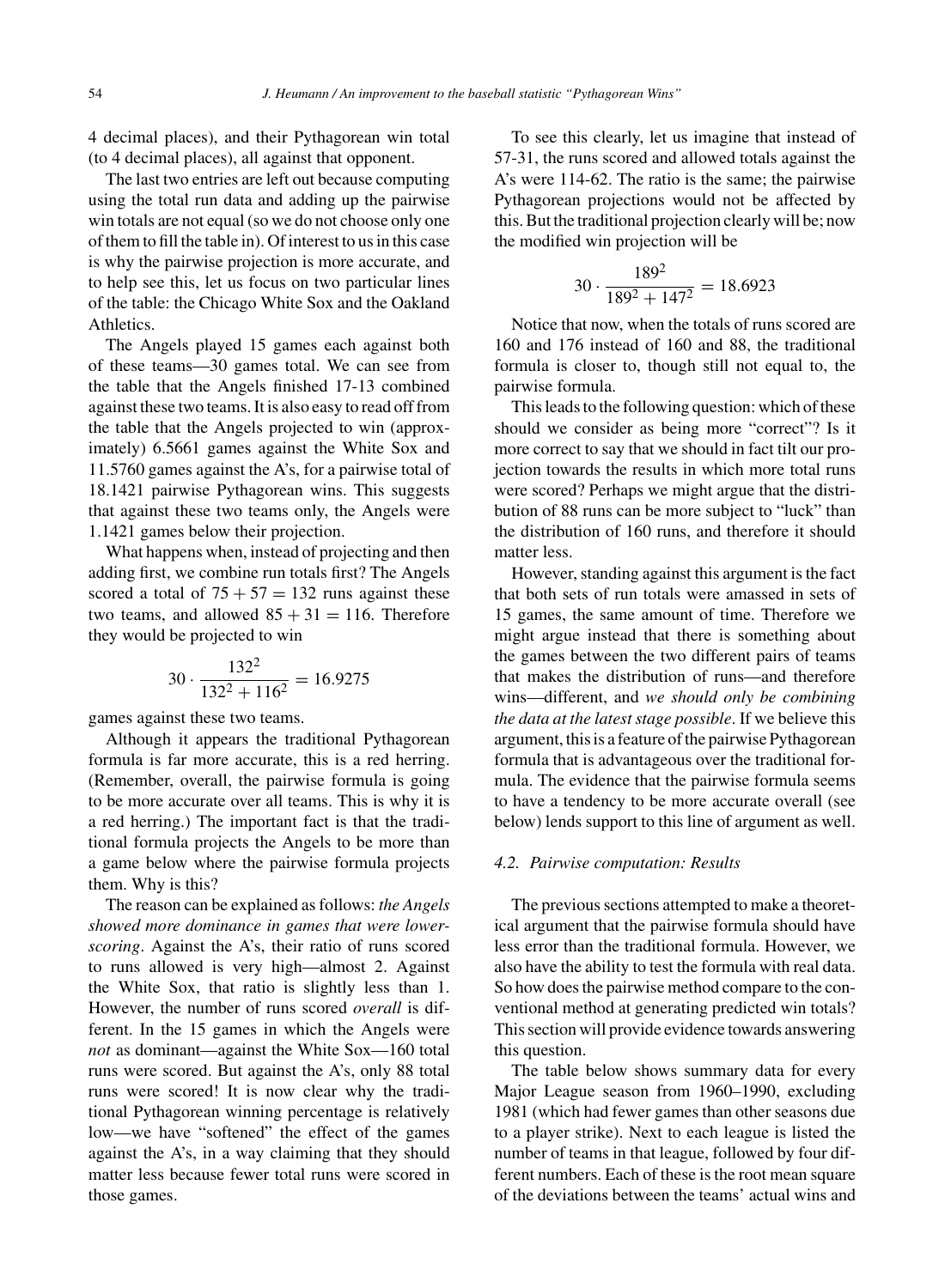their projected wins using one of four formulae. The leftmost column is the root mean square for the traditional Pythagorean formula with exponent 2; next is the root mean square for the traditional Pythagorean formula with exponent 1.83; next is the root mean square for the pairwise Pythagorean formula with exponent 2; and finally, the rightmost column is the root mean square for the pairwise Pythagorean formula with exponent 1.83. The last line contains the total number of teams and all four root mean squares when the teams are considered as a single data set. All figures are rounded to three decimal places.

A few potentially useful observations about the table:

| League             | Teams       | Pyth. $a = 2$  | Pyth. $a = 1.83$ | p. Pyth. $a = 2$ | p. Pyth. $a = 1.83$ |
|--------------------|-------------|----------------|------------------|------------------|---------------------|
| 1960 AL            | 8           | 3.682          | 4.079            | 3.540            | 4.092               |
| 1960 NL            | 8           | 3.408          | 3.774            | 3.366            | 3.679               |
| 1961 AL            | 10          | 2.765          | 3.573            | 2.748            | 3.532               |
| 1961 NL            | $\,$ 8 $\,$ | 5.520          | 5.942            | 5.171            | 5.580               |
| 1962 AL            | 10          | 3.238          | 3.376            | 3.771            | 3.980               |
| 1962 NL            | 10          | 4.884          | 5.458            | 4.954            | 5.677               |
| 1963 AL            | 10          | 4.097          | 3.642            | 3.507            | 3.342               |
| 1963 NL            | 10          | 4.737          | 4.131            | 4.934            | 4.367               |
| 1964 AL            | 10          | 3.189          | 3.109            | 3.115            | 3.224               |
| 1964 NL            | 10          | 3.788          | 3.860            | 4.121            | 4.178               |
| 1965 AL            | 10          | 3.330          | 3.687            | 3.698            | 4.099               |
| 1965 NL            | 10          | 3.626          | 3.435            | 3.260            | 3.132               |
| 1966 AL            | 10          | 4.748          | 4.400            | 4.643            | 4.408               |
| 1966 NL            | $10\,$      | 4.157          | 3.898            | 3.623            | 3.636               |
| 1967 AL            | 10          | 5.371          | 4.962            | 4.836            | 4.479               |
| 1967 NL            | 10          | 2.746          | 2.384            | 2.994            | 2.760               |
| 1968 AL            | 10          | 3.227          | 2.945            | 2.752            | 2.576               |
| 1968 NL            | 10          | 4.047          | 3.665            | 3.466            | 3.223               |
| 1969 AL            | 12          | 3.208          | 2.681            | 2.744            | 2.482               |
| 1969 NL            | $12\,$      | 4.618          | 4.740            | 4.032            | 4.316               |
| 1970 AL            | 12          | 3.304          | 3.804            | 3.570            | 4.067               |
| 1970 NL            | 12          | 6.119          | 5.924            | 5.973            | 5.832               |
| 1971 AL            | 12          | 3.183          | 3.088            | 3.313            | 3.281               |
| 1971 NL            | 12          | 3.967          | 3.612            | 3.998            | 3.800               |
| 1972 AL            | 12          | 5.525          |                  | 5.639            |                     |
| 1972 NL            | 12          | 5.643          | 5.058<br>5.113   | 5.463            | 5.327<br>5.060      |
| 1973 AL            | 12          | 4.927          | 4.393            | 4.361            | 4.007               |
| 1973 NL            | 12          | 3.477          | 3.319            | 3.588            | 3.521               |
| 1974 AL            | 12          | 5.035          | 4.739            | 4.610            | 4.417               |
|                    | 12          |                |                  |                  |                     |
| 1974 NL<br>1975 AL | 12          | 4.564<br>3.772 | 3.593<br>3.489   | 3.002<br>3.617   | 2.603<br>3.529      |
|                    |             | 5.779          |                  |                  | 5.048               |
| 1975 NL            | 12<br>12    |                | 5.159            | 5.481            |                     |
| 1976 AL            | 12          | 3.655          | 3.220            | 3.549            | 3.366               |
| 1976 NL            |             | 4.104          | 3.573            | 3.399            | 3.045               |
| 1977 AL            | 14          | 3.961          | 4.171            | 3.816            | 4.165               |
| 1977 NL            | 12<br>14    | 4.109          | 4.026            | 3.839            | 3.826               |
| 1978 AL            |             | 3.992          | 3.818            | 3.536            | 3.431               |
| 1978 NL            | 12          | 5.515          | 5.314            | 4.942            | 4.862               |
| 1979 AL            | 14          | 3.338          | 3.431            | 3.326            | 3.699               |
| 1979 NL            | 12          | 3.812          | 4.103            | 2.825            | 3.188               |
| 1980 AL            | 14          | 4.624          | 4.530            | 4.226            | 4.356               |
| 1980 NL            | 12          | 3.971          | 4.146            | 4.191            | 4.341               |
| 1982 AL            | 14          | 2.875          | 2.744            | 3.042            | 3.024               |
| 1982 NL            | 12          | 4.182          | 4.305            | 4.162            | 4.254               |
| 1983 AL            | 14          | 3.228          | 3.283            | 3.116            | 3.260               |
| 1983 NL            | 12          | 3.623          | 3.531            | 3.571            | 3.515               |
| 1984 AL            | 14          | 2.933          | 3.129            | 3.277            | 3.462               |
| 1984 NL            | 12          | 6.167          | 6.022            | 5.816            | 5.727               |
| 1985 AL            | 14          | 4.161          | 4.077            | 3.955            | 3.973               |
| 1985 NL            | 12          | 3.591          | 3.962            | 4.202            | 4.591               |
| 1986 AL            | 14          | 2.780          | 2.944            | 2.852            | 3.028               |
| 1986 NL            | 12          | 5.017          | 5.129            | 5.232            | 5.337               |
| 1987 AL            | 14          | 3.636          | 3.600            | 3.336            | 3.457               |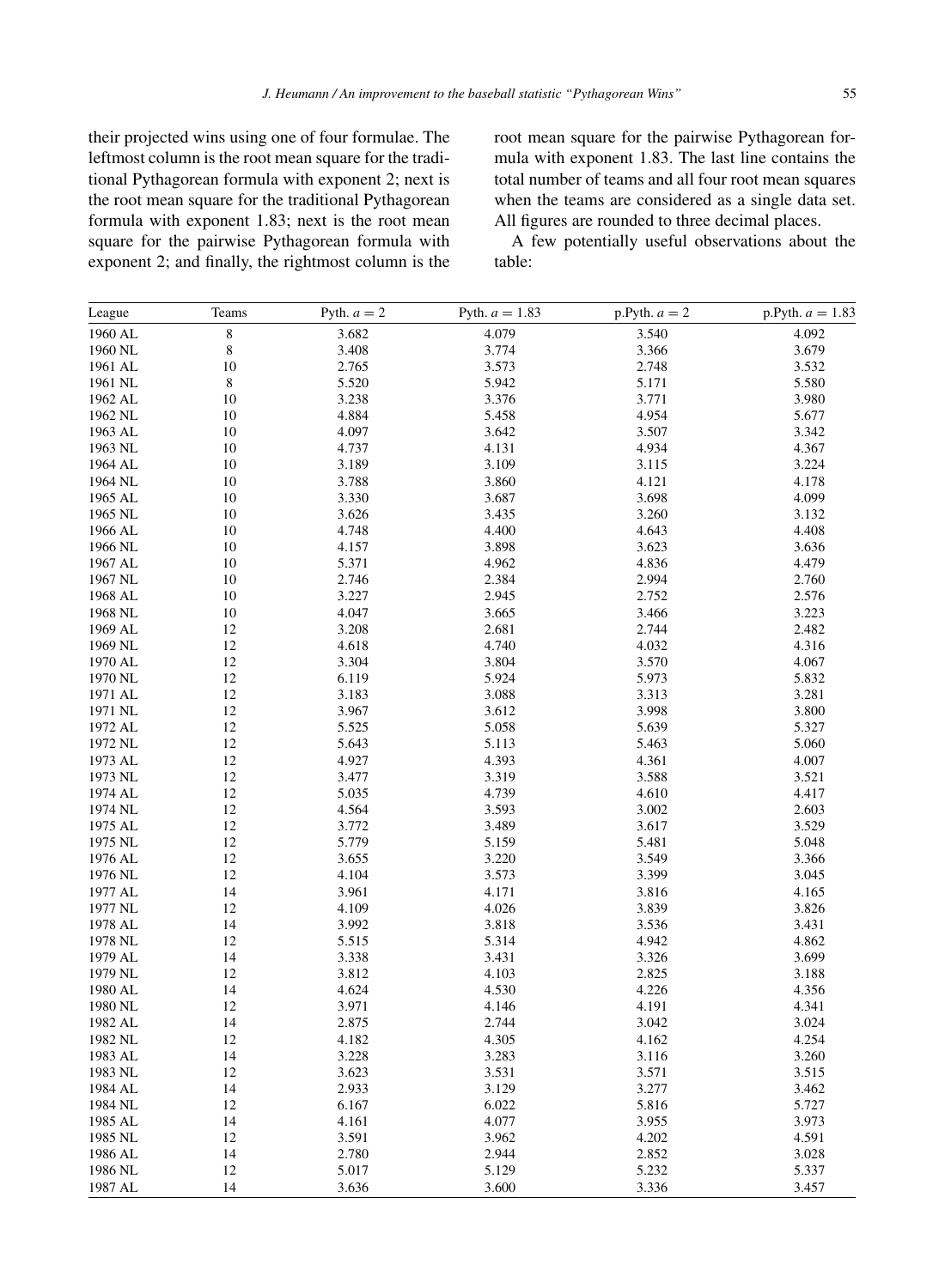| League  | Teams | Pyth. $a = 2$ | Pyth. $a = 1.83$ | p. Pyth. $a = 2$ | p. Pyth. $a = 1.83$ |
|---------|-------|---------------|------------------|------------------|---------------------|
| 1987 NL | 12    | 3.756         | 3.847            | 3.886            | 3.988               |
| 1988 AL | 14    | 3.019         | 2.805            | 2.692            | 2.668               |
| 1988 NL | 12    | 2.421         | 2.571            | 2.086            | 2.451               |
| 1989 AL | 14    | 3.046         | 3.175            | 3.133            | 3.369               |
| 1989 NL | 12    | 4.024         | 4.100            | 3.819            | 3.847               |
| 1990 AL | 14    | 3.778         | 3.773            | 3.686            | 3.749               |
| 1990 NL | 12    | 4.371         | 3.851            | 4.209            | 3.812               |
| Total   | 704   | 4.105         | 4.004            | 3.938            | 3.951               |

- When all teams are considered together and we look at the overall root mean square, *both* pairwise methods have lower root mean square error than *either* traditional method, with the root mean square for exponent 2 being slightly lower than for exponent 1.83.
- The 1969 season marks the beginning of divisional play, where each team did not play all opponents the same number of times. If we split our data by pre- and post-divisional play, we find the following:

| Years     | Teams | Pyth. | Pyth.      | p.Pyth. | p.Pyth.    |
|-----------|-------|-------|------------|---------|------------|
|           |       | $a=2$ | $a = 1.83$ | $a=2$   | $a = 1.83$ |
| 1960-1968 | 174   | 3.993 | 3.969      | 3.873   | 3.952      |
| $1969+$   | 530   | 4.142 | 4.015      | 3.958   | 3.950      |
| Total     | 704   | 4.105 | 4.004      | 3.938   | 3.951      |

So in the first 10 years of the data set, the pairwise Pythagorean formula with exponent 2 has less overall error than the other three methods. However, once divisional play begins, the traditional methods show more error while there is now little to choose from between the two pairwise methods, except that they show less error than the traditional methods do. In both parts of the data set, however, the pattern of both pairwise methods showing less error than either traditional method still holds.

• Out of the sample of 60 seasons, there were 22 seasons in which both pairwise methods showed less error than either traditional method. To contrast, there were only 12 seasons in which both traditional methods showed less error than either pairwise method. (Out of the other 26 seasons, one of the pairwise methods showed the least error in 15 of those.)

In the Appendix, five of these 60 seasons are broken down team-by-team to give the reader a sense of how the formulae compare for individual teams, and also to numerically demonstrate some of the assertions made in the previous sections.

# **5. Conclusion**

The above has been meant to introduce and show the potential advantages of using a pairwise method to project wins based on run totals as opposed to the traditional cumulative method. Not only is it a mathematical improvement, since the traditional method cannot output a mathematical expectation for a reason that does not apply to the pairwise method, but it also seems (at least over our 30-year sample) to reduce the error in the results. However, the treatment it has received in this paper is by no means comprehensive. Many questions remain to be answered.

One such question is: if we were to use a pairwise Pythagorean formula with a fixed exponent, what exponent is most accurate? In this paper we compare the fixed exponents 2 and 1.83, and our sample seems to show that there is very little difference between the two. However, clearly there is no reason to believe the best exponent must be one of these. Since we are changing our method of projection, it may be the case that an entirely different exponent is best to use. It may in fact even be larger than 2; there is simply not enough data yet to conclude anything in this regard. This is a question that, with enough data analysis, can easily be settled in the future.

Another remaining question concerns the variations on the Pythagorean formula that do not use fixed exponents. There are some methods in which the exponent is a function of the other variables, and not constant over all teams—even all teams in the same league. In this paper we have not considered any of those, but this is another topic that is ripe for future analysis. Are they subject to the same mathematical flaw as fixed-exponent formulae? We have not answered that question here, but regardless of the answer, such formulae can also be mixed with the pairwise method introduced here. The formula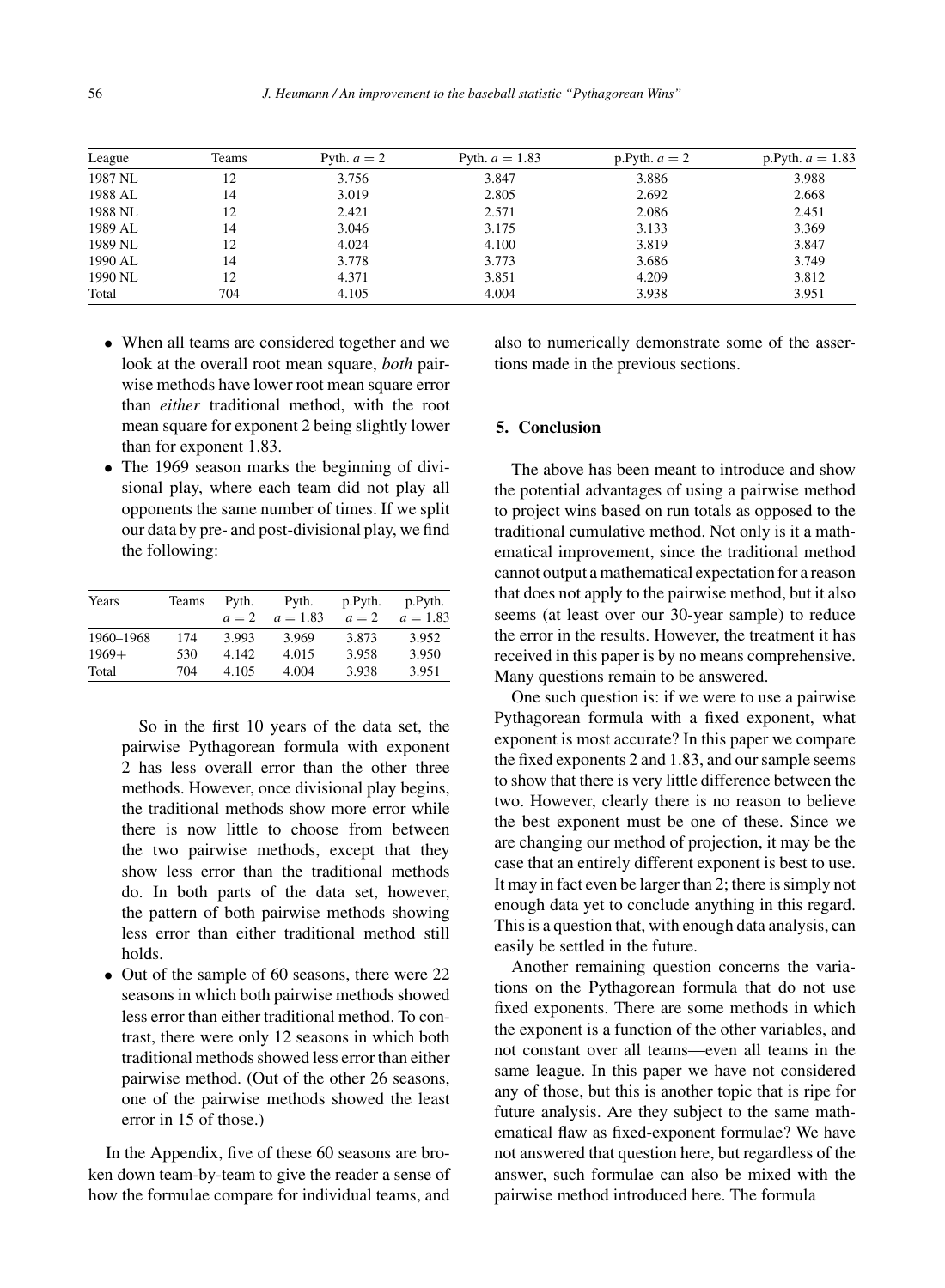$$
w_k = \sum_{\substack{j=0 \ j\neq k}}^N p_{kj} G_{kj}
$$

can be combined with any formula for computing the winning percentages  $p_{ki}$ . The pairwise method is meant to be a mathematical adjustment, as highlighted in this paper, and could be so for an extremely wide variety of formulae (namely any in which  $p_{kj} + p_{jk} = 1$  for all indices j and k), but it is obviously still unclear whether switching to a pairwise method always reduces the error in any formula.

Those questions are beyond the scope of this paper, whose purpose was simply to highlight that Pythagorean wins cannot be a true expectation and introduce the pairwise method as a way of improving that. Now that it has been introduced, there is a great deal of future research that can possibly be done to analyze it.

# **A. Pythagorean projection data**

Below are data from five different seasons (one league apiece) in baseball history. All five seasons

predate interleague play (meaning that every team played all of its regular-season games against some other team listed). Above we gave summary data for 60 seasons; here we have chosen five of those seasons and given more complete data.

For each team, five different data points are given. The first is the team's actual win-loss record. The last four are differences between actual wins and projected wins, where each column uses a different method of projection. We first consider actual wins minus projected wins using the Pythagorean formula with exponent 2; then the Pythagorean formula with exponent 1.83; then the pairwise Pythagorean formula with exponent 2; and finally the pairwise Pythagorean formula with exponent 1.83.

In each case the differentials are shown rounded off to four decimal places. This sometimes creates a situation where the sum of the differentials of the pairwise Pythagorean projections in a single season appears to be very close to, but not exactly equal to, zero. This is caused by rounding error—we proved above that the sum must actually be 0. Rounding error is *not* the cause of the fact that the sums of the differentials of the traditional Pythagorean projections are nonzero.

All tables were computed using data from (Major League Baseball n.d.).

|            | <b>1960 National League</b> |               |                  |                  |                     |  |  |
|------------|-----------------------------|---------------|------------------|------------------|---------------------|--|--|
| Team       | W-L                         | Pyth. $a = 2$ | Pyth. $a = 1.83$ | p. Pyth. $a = 2$ | p. Pyth. $a = 1.83$ |  |  |
| <b>CHC</b> | 60-94                       | $-1.6465$     | $-2.9209$        | $-1.5393$        | $-2.8042$           |  |  |
| <b>CIN</b> | 67-87                       | $-3.9971$     | $-4.5056$        | $-3.9896$        | $-4.4639$           |  |  |
| <b>LAD</b> | 82-72                       | $-3.4414$     | $-2.7289$        | $-3.0884$        | $-2.4455$           |  |  |
| <b>MLN</b> | 88-66                       | 3.6622        | 4.2826           | 3.8993           | 4.4559              |  |  |
| <b>PHI</b> | 59-95                       | $-0.1929$     | $-1.6586$        | 0.5133           | $-0.8995$           |  |  |
| <b>PIT</b> | 95-59                       | 1.8195        | 3.1589           | 1.8329           | 3.0980              |  |  |
| <b>SFG</b> | 79-75                       | $-2.7267$     | $-2.3258$        | $-3.3521$        | $-2.9195$           |  |  |
| <b>STL</b> | 86-68                       | 6.1786        | 6.4183           | 5.7239           | 5.9788              |  |  |
| Total      | 616-616                     | $-0.3443$     | $-0.28$          | 0                | $\Omega$            |  |  |

**1961 American League**

| Team       | W-L     | Pyth. $a = 2$ | Pyth. $a = 1.83$ | p. Pyth. $a = 2$ | p. Pyth. $a = 1.83$ |
|------------|---------|---------------|------------------|------------------|---------------------|
| BAL        | 95-67   | 1.0379        | 2.1231           | 1.4284           | 2.3037              |
| <b>BOS</b> | 76-86   | 1.6986        | 1.1315           | 1.2834           | 0.7984              |
| <b>CHW</b> | 86-76   | 0.7655        | 1.1248           | 0.6976           | 1.0103              |
| <b>CLE</b> | 78-83   | $-0.8783$     | $-1.0161$        | $-0.7281$        | $-0.8434$           |
| DET        | 101-61  | 2.0131        | 3.4974           | 1.9674           | 3.3877              |
| <b>KCA</b> | 61-100  | $-1.0056$     | $-2.5284$        | $-0.3820$        | $-1.7752$           |
| LAA        | 70-91   | $-6.2882$     | $-6.6457$        | $-5.7184$        | $-6.1147$           |
| <b>MIN</b> | 70-90   | $-2.3676$     | $-3.0129$        | $-2.2437$        | $-2.8501$           |
| <b>NYY</b> | 109-53  | 4.3242        | 6.2339           | 5.1806           | 6.9709              |
| <b>WSA</b> | 61-100  | $-1.4832$     | $-2.9693$        | $-1.4852$        | $-2.8876$           |
| Total      | 807-807 | $-2.1836$     | $-2.0617$        | $\Omega$         | 0                   |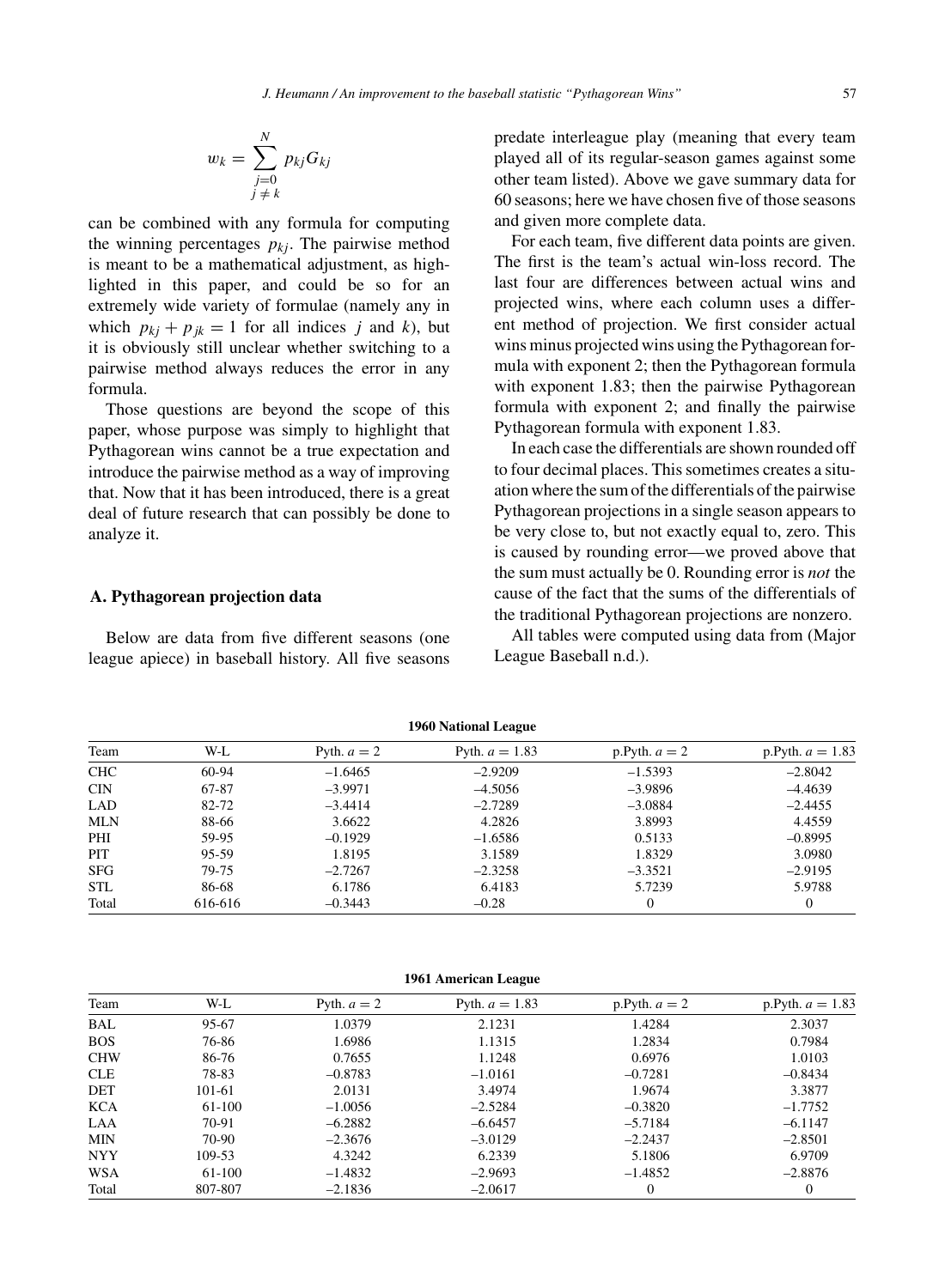|            |          |               | 1702 Rauvilai Lydguy |                  |                     |
|------------|----------|---------------|----------------------|------------------|---------------------|
| Team       | W-L      | Pyth. $a = 2$ | Pyth. $a = 1.83$     | p. Pyth. $a = 2$ | p. Pyth. $a = 1.83$ |
| <b>CHC</b> | 59-103   | $-0.7282$     | $-2.4621$            | $-2.3515$        | $-3.8253$           |
| <b>CIN</b> | 98-64    | 4.3320        | 5.3933               | 3.6260           | 4.6084              |
| HOU        | 64-96    | $-0.8592$     | $-2.1190$            | $-2.3515$        | $-3.8253$           |
| <b>LAD</b> | 102-63   | 4.0910        | 5.3738               | 6.0673           | 6.9562              |
| <b>MLN</b> | 86-76    | $-2.5320$     | $-1.8951$            | $-1.1693$        | $-0.6884$           |
| <b>NYM</b> | $40-120$ | $-7.6087$     | $-10.0859$           | $-8.9865$        | $-11.2791$          |
| PHI        | 81-80    | 6.4305        | 5.9280               | 5.3386           | 4.9331              |
| PIT        | 93-68    | 2.8651        | 3.6772               | 4.2656           | 4.8898              |
| <b>SFG</b> | 103-62   | 0.9972        | 2.6000               | 2.0944           | 3.5050              |
| <b>STL</b> | 84-78    | $-9.3201$     | $-8.2871$            | $-7.3836$        | $-6.5957$           |
| Total      | 810-810  | $-2.3325$     | $-1.8770$            | $\Omega$         | 0                   |

## **1962 National League**

**1968 National League**

| Team       | W-L     | Pyth. $a = 2$ | Pyth. $a = 1.83$ | p. Pyth. $a = 2$ | p. Pyth. $a = 1.83$ |
|------------|---------|---------------|------------------|------------------|---------------------|
| ATL        | 81-81   | 5.3282        | 4.8764           | 4.0596           | 3.7480              |
| <b>CHC</b> | 84-78   | 2.8675        | 2.8788           | 2.89             | 2.9022              |
| <b>CIN</b> | 83-79   | $-0.0202$     | 0.1514           | 0.3976           | 0.5314              |
| HOU        | 72-90   | 2.4504        | 1.4885           | 0.4927           | $-0.2061$           |
| <b>LAD</b> | 76-86   | 1.4433        | 0.8976           | 0.7888           | 0.3233              |
| <b>NYM</b> | 73-89   | $-3.6698$     | $-4.0372$        | $-4.4306$        | $-4.7220$           |
| PHI        | 76-86   | 5.0337        | 4.1886           | 5.1407           | 4.3150              |
| <b>PIT</b> | 80-82   | $-8.3944$     | $-7.7689$        | $-6.2947$        | $-5.8566$           |
| <b>SFG</b> | 88-74   | $-3.0146$     | $-2.1710$        | $-2.9328$        | $-2.1322$           |
| <b>STL</b> | 97-65   | $-0.8579$     | 0.5383           | $-0.1112$        | 1.0970              |
| Total      | 810-810 | 1.1662        | 1.0425           |                  | 0                   |

#### **1978 American League**

| Team       | W-L       | Pyth. $a = 2$ | Pyth. $a = 1.83$ | p. Pyth. $a = 2$ | p. Pyth. $a = 1.83$ |
|------------|-----------|---------------|------------------|------------------|---------------------|
| <b>BAL</b> | $90 - 71$ | 6.2614        | 6.5364           | 6.6958           | 6.7591              |
| <b>BOS</b> | 99-64     | 2.0482        | 3.3337           | 2.2984           | 3.4279              |
| <b>CLE</b> | 69-90     | $-3.9508$     | $-4.5052$        | $-2.7771$        | $-3.3852$           |
| DET        | 86-76     | $-2.2146$     | $-1.6042$        | $-1.3944$        | $-0.9821$           |
| MIL        | 93-69     | $-4.9768$     | $-3.5630$        | $-5.4255$        | $-4.2730$           |
| <b>NYY</b> | 100-63    | $-0.1841$     | 1.3546           | $-0.4226$        | 1.0049              |
| <b>TOR</b> | 59-102    | $-0.0731$     | $-1.8175$        | $-0.5278$        | $-2.0461$           |
| <b>CAL</b> | 87-75     | 3.0165        | 3.2699           | 1.6008           | 1.9337              |
| <b>CHW</b> | 71-90     | 1.8835        | 0.9273           | 0.4877           | $-0.1539$           |
| <b>KCR</b> | 92-70     | $-1.7437$     | $-0.6762$        | $-1.1374$        | $-0.2445$           |
| <b>MIN</b> | 73-89     | $-6.5537$     | $-6.6766$        | $-5.8328$        | $-5.9806$           |
| <b>OAK</b> | 69-93     | 8.6016        | 6.9178           | 6.7575           | 5.5221              |
| <b>SEA</b> | 56-104    | $-0.2391$     | $-2.1522$        | 0.7152           | $-1.061$            |
| TEX        | 87-75     | $-1.3263$     | $-0.7066$        | $-1.0377$        | $-0.5214$           |
| Total      | 1131-1131 | 0.5580        | 0.6382           | $\mathbf{0}$     | $\theta$            |

# **Acknowledgments**

The author would like to thank Evan Perlman, who gave advice for the construction of Section 4; the editors and anonymous referees who helped with the editorial process; and also Nathaniel Freiberg and Adam Spunberg, without whom the idea for this paper would never have occurred.

## **References**

- Cochran, J.J., Blackstock, R., 2009. Pythagoras and the national hockey league, Journal of Quantitative Analysis in Sports 5(2). Available from: de Gruyter. [27 July 2015].
- Davenport, C., Woolner, K., 1999. Revisiting the Pythagorean The-orem. Available from: [<http://www.baseballprospectus.com/](http://www.baseballprospectus.com/article.php?articleid=342) [article.php?articleid=342](http://www.baseballprospectus.com/article.php?articleid=342)>. [27 July 2015].